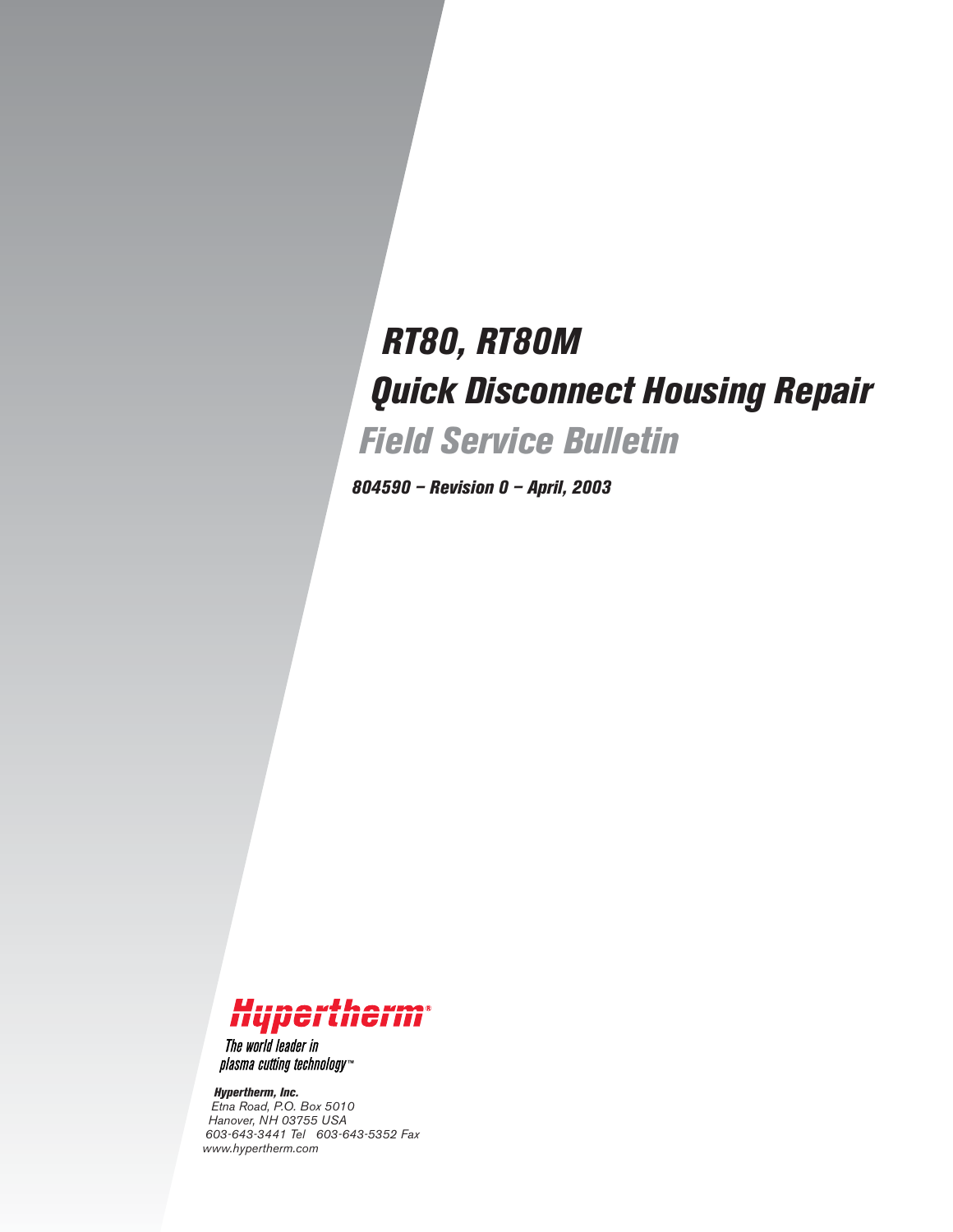

## **Introduction**

#### **Purpose**

Describes necessary steps to repair the quick disconnect housing on either the RT80 or RT80M torches.

#### **Tools and Materials Needed**

#2 Phillips screw driver 11/32" drill bit (machine torch only)

#### **Kit Contents**

#### **Kit 128826**

| <b>Item</b> | <b>Part Number</b> | <b>Description</b>   | Qty |
|-------------|--------------------|----------------------|-----|
|             | 004544             | <b>Upper Housing</b> |     |
| 2           | 004734             | Nut                  |     |
| 3           | 004909             | Lower Housing        |     |
|             | 075365             | <b>Screws</b>        | 4   |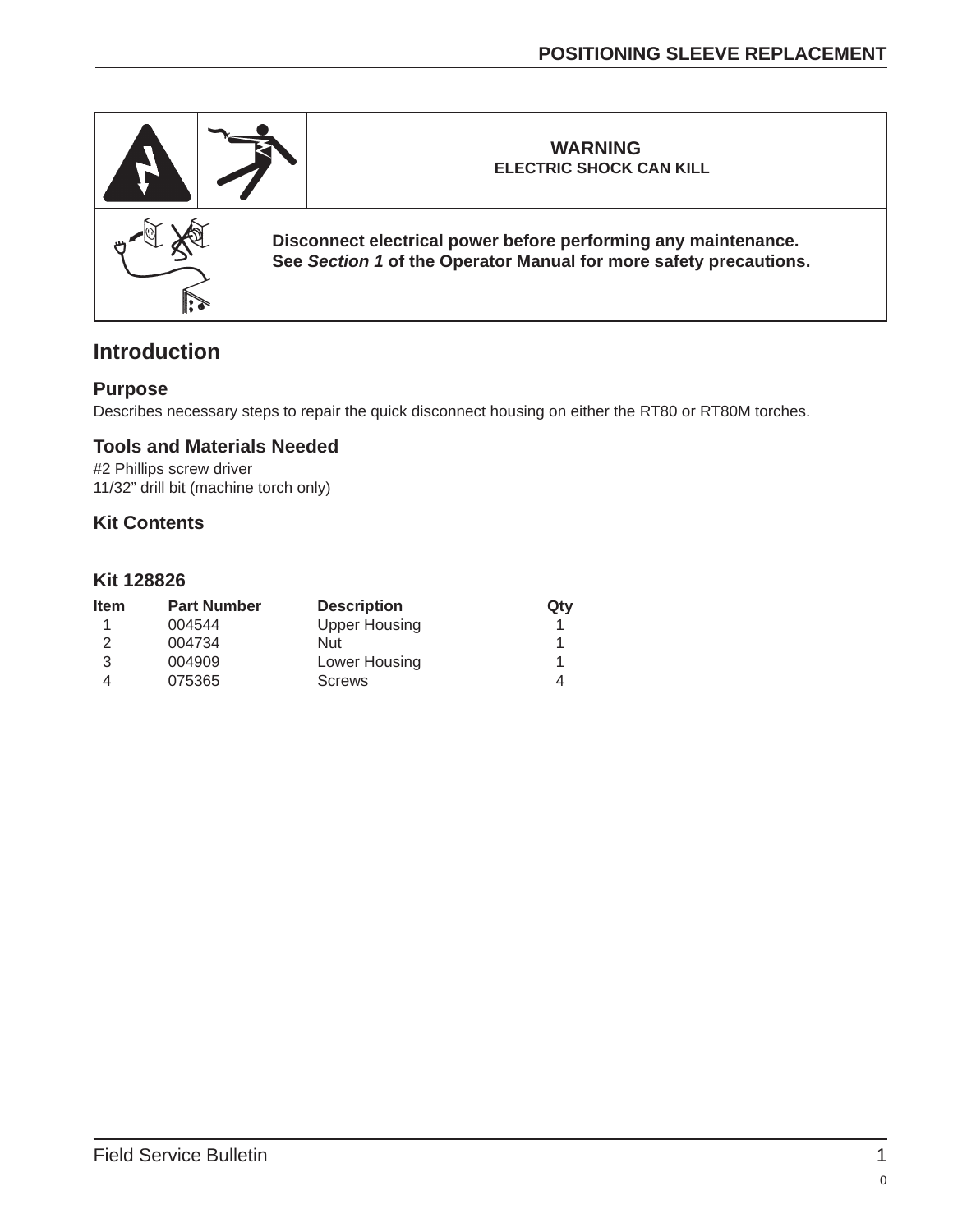## **Disassemble Quick Disconnect**

- 1. Disconnect power and remove torch lead from power supply. See Section 3 of the Owner Manual.
- 2. Remove screws (4) from housing
- 3. Discard screws (4), nut, and housing (2)

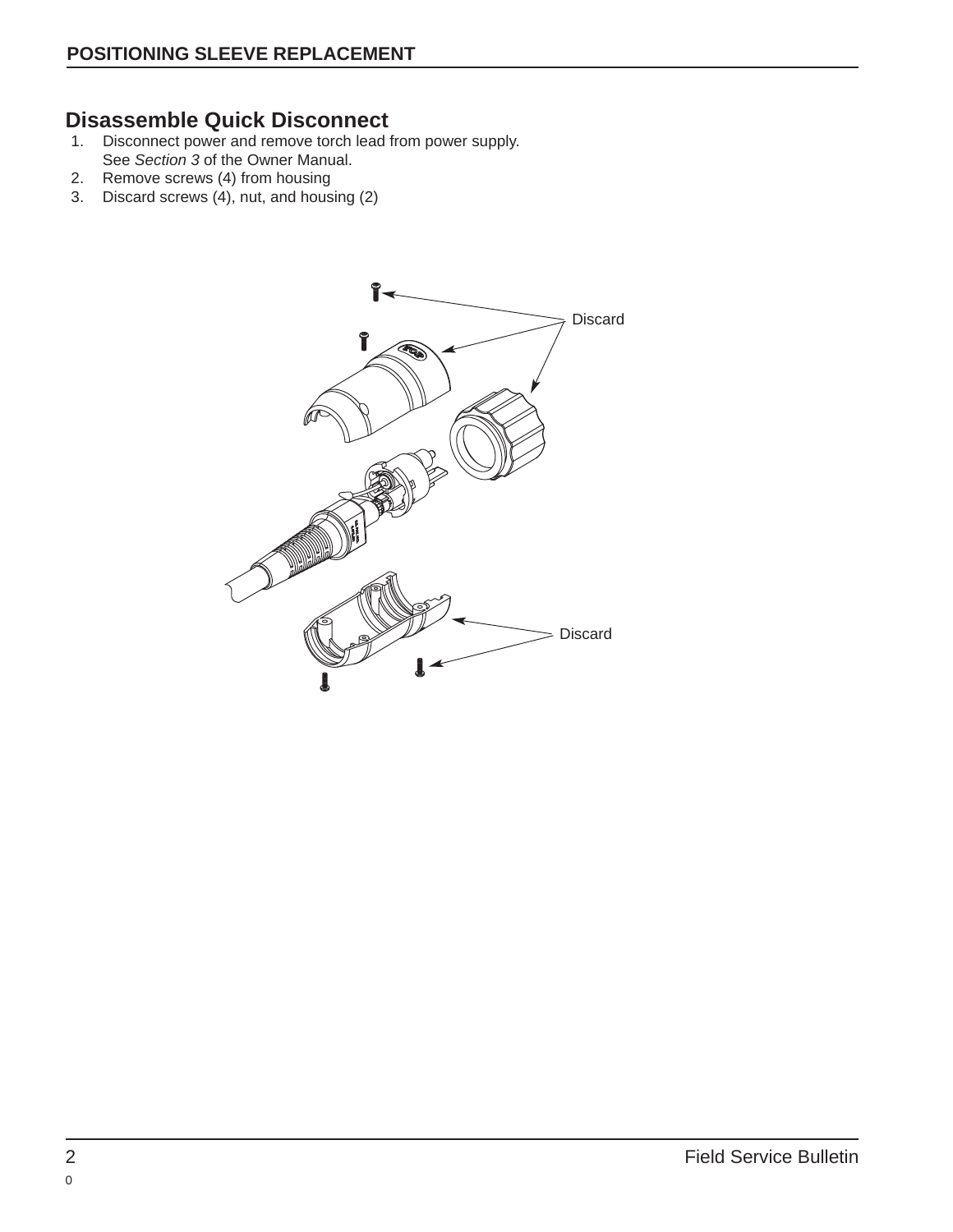## **Reassemble Quick Disconnect – Hand Torch**

- 1. Align lead so that thepilot arc contact (red wire) is on top.
- 2. Slide nut on to contact housing.
- 3. Place nut and lead into lower housing.
- 4. Install upper housing (marked as "TOP") and secure with screws (4).
- 5. Connect torch lead to power supply and connect power. See Section 3 of the Owner Manual
- 6. Verify that the cap sensor works properly.
	- 1. Turn On the power supply without consumables installed.
	- 2. Torch Cap and Fault LEDs should illuminate.
	- 3. Turn Off the power supply.
	- 4. Install consumables.

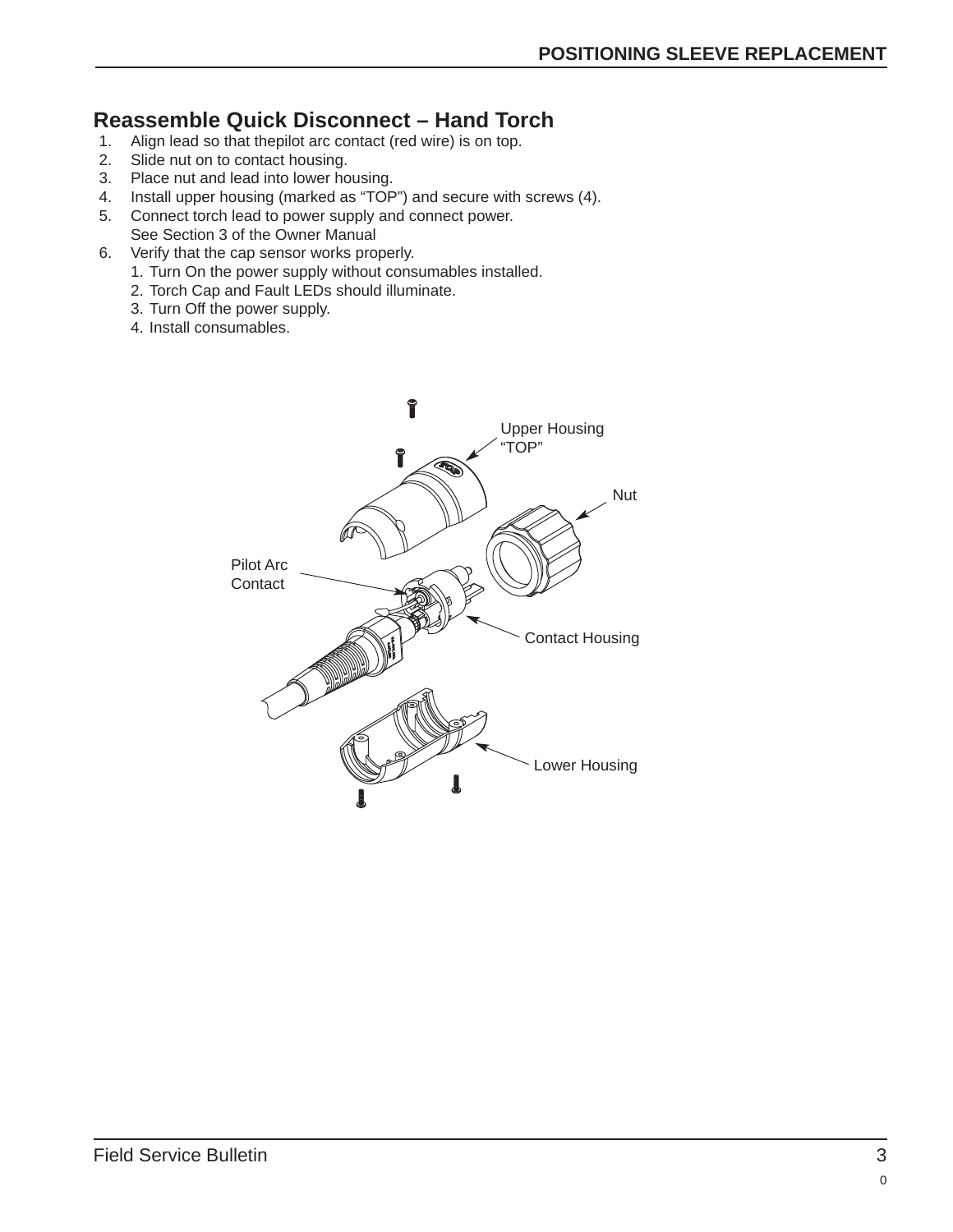### **Reassemble Quick Disconnect – Machine Torch**

- 1. Secure upper and lower housings togehter with the enclosed screws.
- 2. Drill a hole along the edge of the housing as shown below using a 11/32" drill bit.
- 3. Disassemble housing.



- 4. Align torch lead so that the pilot arc contact (red wire) is on top.
- 5. Slide nut on to contact housing.
- 6. Place nut and lead into lower housing.
- 7. Align remote start lead with the 11/32" hole in the housing. Note: At least 1" of the rubber jacket on the remote start lead should remain in the housing.
- 8. Install upper housing (marked as "TOP") and secure with screws (4).
- 9. Connect torch lead to power supply and connect power.

See Section 3 of the Owner Manual

- 10. Verify that the cap sensor works properly.
	- 1. Turn On the power supply without consumables installed.
	- 2. Torch Cap and Fault LEDs should illuminate.
	- 3. Turn Off the power supply.
	- 4. Install consumables.